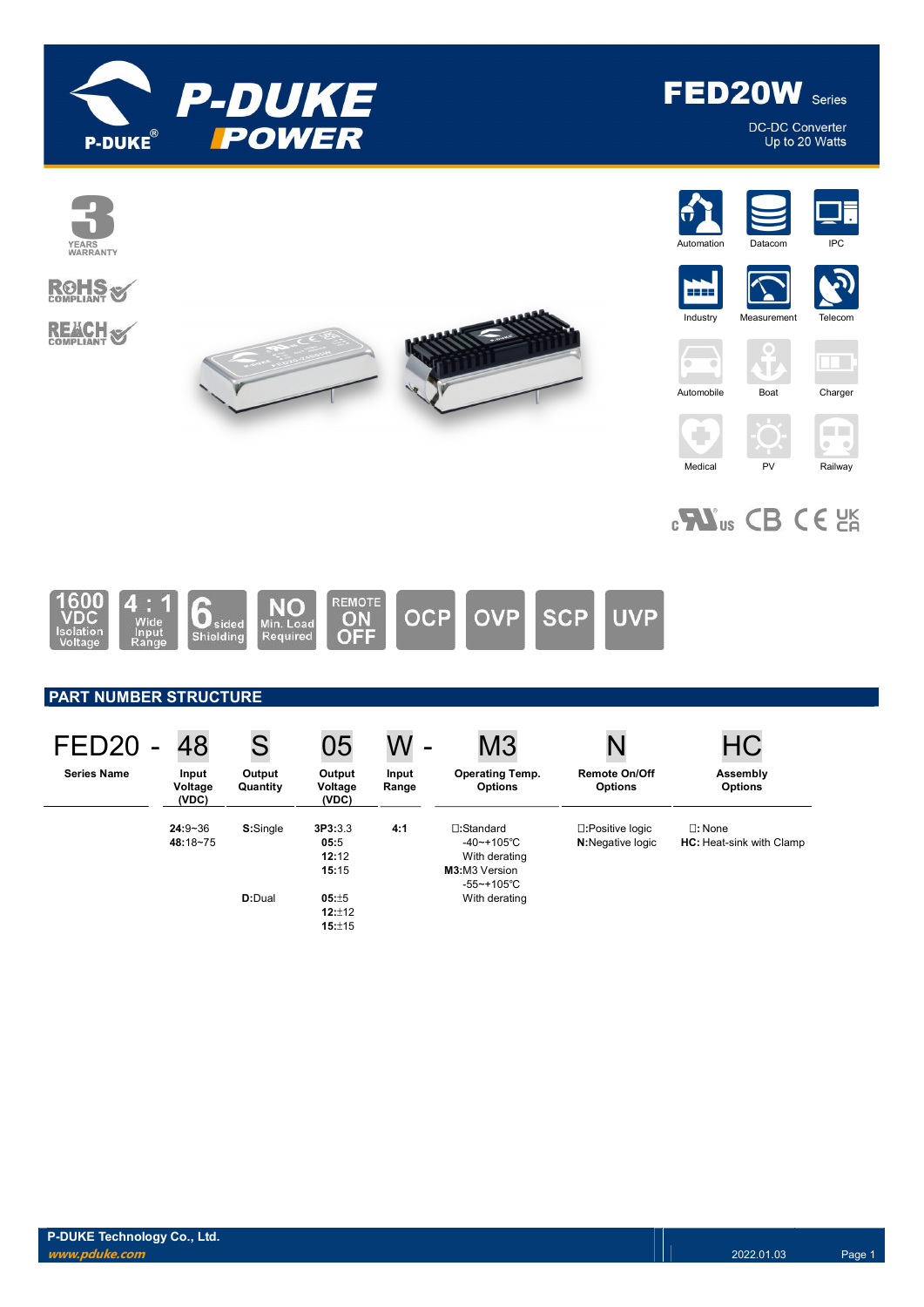

### TECHNICAL SPECIFICATION All specifications are typical at nominal input, full load and 25℃ unless otherwise noted

| Input Range<br>Model<br><b>Number</b> |            | <b>Output Voltage</b> | <b>Output Current</b><br>@Full Load | <b>Input Current</b><br>@ No Load | Efficiency | Maximum<br><b>Capacitor Load</b> |
|---------------------------------------|------------|-----------------------|-------------------------------------|-----------------------------------|------------|----------------------------------|
|                                       | <b>VDC</b> | <b>VDC</b>            | <b>mA</b>                           | mA                                | $\%$       | uF.                              |
| FED20-24S3P3W                         | $9 - 36$   | 3.3                   | 5500                                | 50                                | 85         | 18000                            |
| FED20-24S05W                          | $9 - 36$   | 5                     | 4000                                | 65                                | 88         | 9600                             |
| FED20-24S12W                          | $9 - 36$   | 12                    | 1670                                | 22                                | 86         | 1650                             |
| FED20-24S15W                          | $9 - 36$   | 15                    | 1330                                | 22                                | 86         | 1050                             |
| FED20-24D05W                          | $9 - 36$   | ±5                    | ±2000                               | 55                                | 88         | ±4800                            |
| FED20-24D12W                          | $9 - 36$   | ±12                   | ±833                                | 30                                | 87         | ±825                             |
| FED20-24D15W                          | $9 - 36$   | ±15                   | ±667                                | 30                                | 87         | ±525                             |
| FED20-48S3P3W                         | $18 - 75$  | 3.3                   | 5500                                | 35                                | 85         | 18000                            |
| FED20-48S05W                          | $18 - 75$  | 5                     | 4000                                | 35                                | 88         | 9600                             |
| FED20-48S12W                          | $18 - 75$  | 12                    | 1670                                | 15                                | 87         | 1650                             |
| FED20-48S15W                          | $18 - 75$  | 15                    | 1330                                | 15                                | 87         | 1050                             |
| FED20-48D05W                          | $18 - 75$  | ±5                    | ±2000                               | 35                                | 89         | ±4800                            |
| FED20-48D12W                          | $18 - 75$  | ±12                   | ±833                                | 17                                | 88         | ±825                             |
| FED20-48D15W                          | $18 - 75$  | ±15                   | ±667                                | 17                                | 88         | ±525                             |

| <b>INPUT SPECIFICATIONS</b>   |                         |                           |               |        |             |                           |            |
|-------------------------------|-------------------------|---------------------------|---------------|--------|-------------|---------------------------|------------|
| <b>Parameter</b>              |                         | Min.                      | Typ.          | Max.   | <b>Unit</b> |                           |            |
| Operating input voltage range |                         | 24Vin(nom)                |               | 9      | 24          | 36                        | <b>VDC</b> |
|                               |                         | 48Vin(nom)                |               | 18     | 48          | 75                        |            |
| Start up voltage              |                         | 24Vin(nom)                |               |        |             | 9                         | <b>VDC</b> |
|                               |                         |                           |               | 18     |             |                           |            |
| Shutdown voltage              |                         | 24Vin(nom)                |               |        | 8           | 8.8                       | <b>VDC</b> |
|                               |                         | 48Vin(nom)                |               | 14.5   | 16          | 17.5                      |            |
| Start up time                 | Constant resistive load | Power up                  |               |        |             |                           | ms         |
|                               |                         |                           | Remote ON/OFF |        |             |                           |            |
| Input surge voltage           | 100 ms, max.            | 24Vin(nom)                |               |        |             | 50                        | <b>VDC</b> |
|                               |                         | 48Vin(nom)                |               |        |             | 100                       |            |
| Input filter                  |                         |                           |               |        |             | Pi type                   |            |
| Remote ON/OFF                 | Referred to -Vin pin    | Positive logic            | DC-DC ON      |        |             | Open or $3 \sim 12$ VDC   |            |
|                               |                         | (Standard)                | DC-DC OFF     |        |             | Short or $0 \sim 1.2$ VDC |            |
|                               |                         | Negative logic            | DC-DC ON      |        |             | Short or $0 \sim 1.2$ VDC |            |
|                               |                         | (Option)                  | DC-DC OFF     |        |             | Open or $3 \sim 12$ VDC   |            |
|                               |                         | Input current of Ctrl pin |               | $-0.5$ |             | $+0.5$                    | mA         |
|                               |                         | Remote off input current  |               |        | 2.5         |                           | mA         |

| <b>OUTPUT SPECIFICATIONS</b>     |                                    |         |         |         |             |                                 |               |
|----------------------------------|------------------------------------|---------|---------|---------|-------------|---------------------------------|---------------|
| <b>Parameter</b>                 | <b>Conditions</b>                  | Min.    | Typ.    | Max.    | <b>Unit</b> |                                 |               |
| Voltage accuracy                 |                                    |         |         | $-1.0$  |             | $+1.0$                          | $\%$          |
| Line regulation                  | Low Line to High Line at Full Load | Single  |         | $-0.2$  |             | $+0.2$                          | $\frac{0}{0}$ |
|                                  |                                    | Dual    |         | $-0.5$  |             | $+0.5$                          |               |
| Load regulation                  | No Load to Full Load               | Single  |         | $-0.5$  |             | $+0.5$                          | $\frac{0}{0}$ |
|                                  |                                    | Dual    | $-1.0$  |         | $+1.0$      |                                 |               |
| Cross regulation                 | Asymmetrical load 25%/100% FL      | Dual    |         | $-5.0$  |             | $+5.0$                          | $\frac{0}{0}$ |
| Voltage adjustability            | Single output                      |         |         | $-10$   |             | $+10$                           | $\frac{0}{0}$ |
| Ripple and noise                 | 20MHz bandwidth                    | Single  | 3.3Vout |         | 60          |                                 |               |
|                                  | With a 0.1µF/50V MLCC              |         | Others  |         | 75          |                                 | mVp-p         |
|                                  |                                    | Dual    | All     |         | 100         |                                 |               |
| Temperature coefficient          |                                    |         |         | $-0.02$ |             | $+0.02$                         | $\%$ /°C      |
| Transient response recovery time | 25% load step change               |         |         |         | 250         |                                 | μs            |
| Over voltage protection          | Zener diode clamp                  | 3.3Vout |         |         | 3.9         |                                 |               |
|                                  |                                    | 5Vout   |         |         | 6.2         |                                 | <b>VDC</b>    |
|                                  |                                    | 12Vout  |         |         | 15          |                                 |               |
|                                  |                                    | 15Vout  |         |         | 18          |                                 |               |
| Over load protection             | % of lout rated                    |         |         |         | 150         |                                 | $\frac{0}{0}$ |
| Short circuit protection         |                                    |         |         |         |             | Continuous, automatics recovery |               |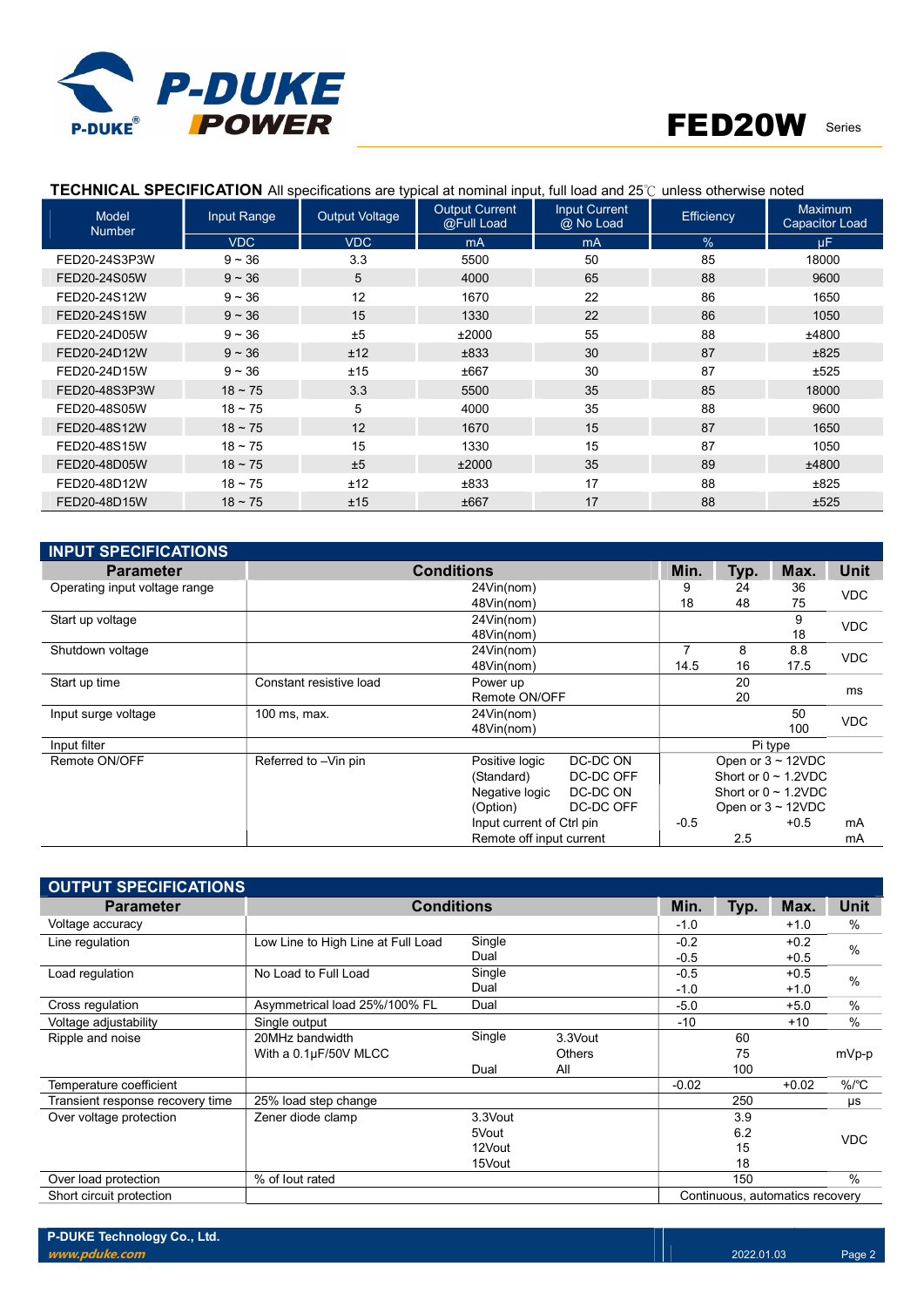

| <b>GENERAL SPECIFICATIONS</b> |                          |                        |      |      |                       |                    |
|-------------------------------|--------------------------|------------------------|------|------|-----------------------|--------------------|
| <b>Parameter</b>              | <b>Conditions</b>        | Min.                   | Typ. | Max. | <b>Unit</b>           |                    |
| Isolation voltage             | 1 minute                 | Input to Output        | 1600 |      |                       | <b>VDC</b>         |
|                               |                          | Input (Output) to Case | 1600 |      |                       |                    |
| Case grounding                |                          |                        |      |      | Connect case to -Vin  |                    |
|                               |                          |                        |      |      | with decoupling Y Cap |                    |
| Isolation resistance          | 500VDC                   |                        |      |      |                       | $G\Omega$          |
| Isolation capacitance         |                          |                        |      |      | 1500                  | рF                 |
| Switching frequency           |                          |                        | 360  | 400  | 440                   | kHz                |
| Safety approvals              | IEC/ EN/ UL 62368-1      |                        |      |      | UL:E193009            |                    |
|                               |                          |                        |      |      | CB: UL(Demko)         |                    |
| Case material                 |                          |                        |      |      | Nickel-coated copper  |                    |
| Base material                 |                          |                        |      |      |                       | FR4 PCB            |
| Potting material              |                          |                        |      |      | Epoxy (UL94 V-0)      |                    |
| Weight                        |                          |                        |      |      |                       | 27g (0.95oz)       |
| MTBF                          | MIL-HDBK-217F, Full load |                        |      |      |                       | 1.851 x $10^6$ hrs |

| <b>ENVIRONMENTAL SPECIFICATIONS</b> |                |                   |       |      |        |              |  |  |  |  |
|-------------------------------------|----------------|-------------------|-------|------|--------|--------------|--|--|--|--|
| <b>Parameter</b>                    |                | <b>Conditions</b> | Min.  | Typ. | Max.   | Unit         |  |  |  |  |
| Operating ambient temperature       | Standard       | With derating     | -40   |      | $+105$ | °C           |  |  |  |  |
|                                     | M <sub>3</sub> | With derating     | -55   |      | $+105$ |              |  |  |  |  |
| Maximum case temperature            |                |                   |       |      | 105    | °C           |  |  |  |  |
| Storage temperature range           |                |                   | $-55$ |      | $+125$ | °C           |  |  |  |  |
| Thermal impedance                   |                | Without heat-sink |       | 12   |        | °C/W         |  |  |  |  |
|                                     |                | With heat-sink    |       | 10   |        |              |  |  |  |  |
| Thermal shock                       |                |                   |       |      |        | MIL-STD-810F |  |  |  |  |
| Vibration                           |                |                   |       |      |        | MIL-STD-810F |  |  |  |  |
| Relative humidity                   |                |                   |       |      |        | 5% to 95% RH |  |  |  |  |

| <b>EMC SPECIFICATIONS</b>      |             |                                          |                  |
|--------------------------------|-------------|------------------------------------------|------------------|
| <b>Parameter</b>               |             | <b>Conditions</b>                        | Level            |
| EMI                            | EN55032     | With external components                 | Class A, Class B |
| <b>EMS</b>                     | EN55024     |                                          |                  |
| <b>ESD</b>                     | EN61000-4-2 | Air ± 8kV and Contact ± 6kV              | Perf. Criteria B |
| Radiated immunity              | EN61000-4-3 | 10 V/m                                   | Perf. Criteria A |
| <b>Fast transient</b>          | EN61000-4-4 | ±2kV                                     | Perf. Criteria B |
|                                |             |                                          |                  |
|                                |             | With an external input filter capacitor  |                  |
|                                |             | (Nippon chemi-con KY series, 220uF/100V) |                  |
| Surge                          | EN61000-4-5 | ±1kV                                     | Perf. Criteria A |
|                                |             |                                          |                  |
|                                |             | With an external input filter capacitor  |                  |
|                                |             | (Nippon chemi-con KY series, 220µF/100V) |                  |
| Conducted immunity             | EN61000-4-6 | $10 \,$ Vr.m.s.                          | Perf. Criteria A |
| Power frequency magnetic field | EN61000-4-8 | 100A/m continuous: 1000A/m 1 second      | Perf. Criteria A |
|                                |             |                                          |                  |

CAUTION: This power module is not internally fused. An input line fuse must always be used.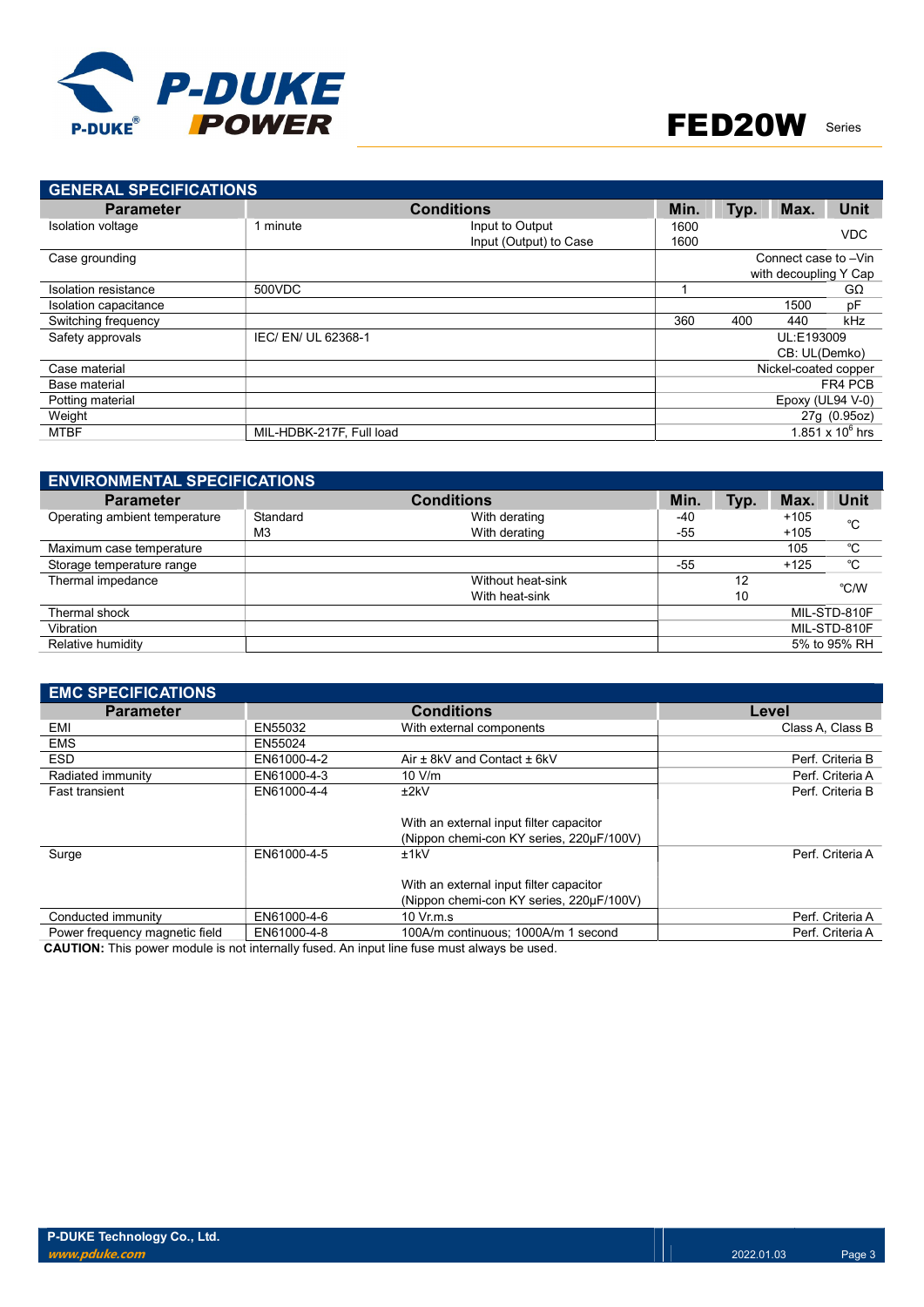

#### CHARACTERISTIC CURVE







#### FUSE CONSIDERATION

This power module is not internally fused. An input line fuse must always be used.

This encapsulated power module can be used in a wide variety of applications, ranging from simple stand-alone operation to an integrated part of sophisticated power architecture.

To maximum flexibility, internal fusing is not included; however, to achieve maximum safety and system protection, always use an input line fuse. The input line fuse suggest as below:

| Model                                | <b>Fuse Rating</b> | <b>Fuse Type</b> |
|--------------------------------------|--------------------|------------------|
| $FED20-24S$ W $\cdot$ FED20-24D<br>W |                    | Slow-Blow        |
| $FED20-48S$ W $\cdot$ FED20-48D<br>W |                    | Slow-Blow        |

The table based on the information provided in this data sheet on inrush energy and maximum DC input current at low Vin.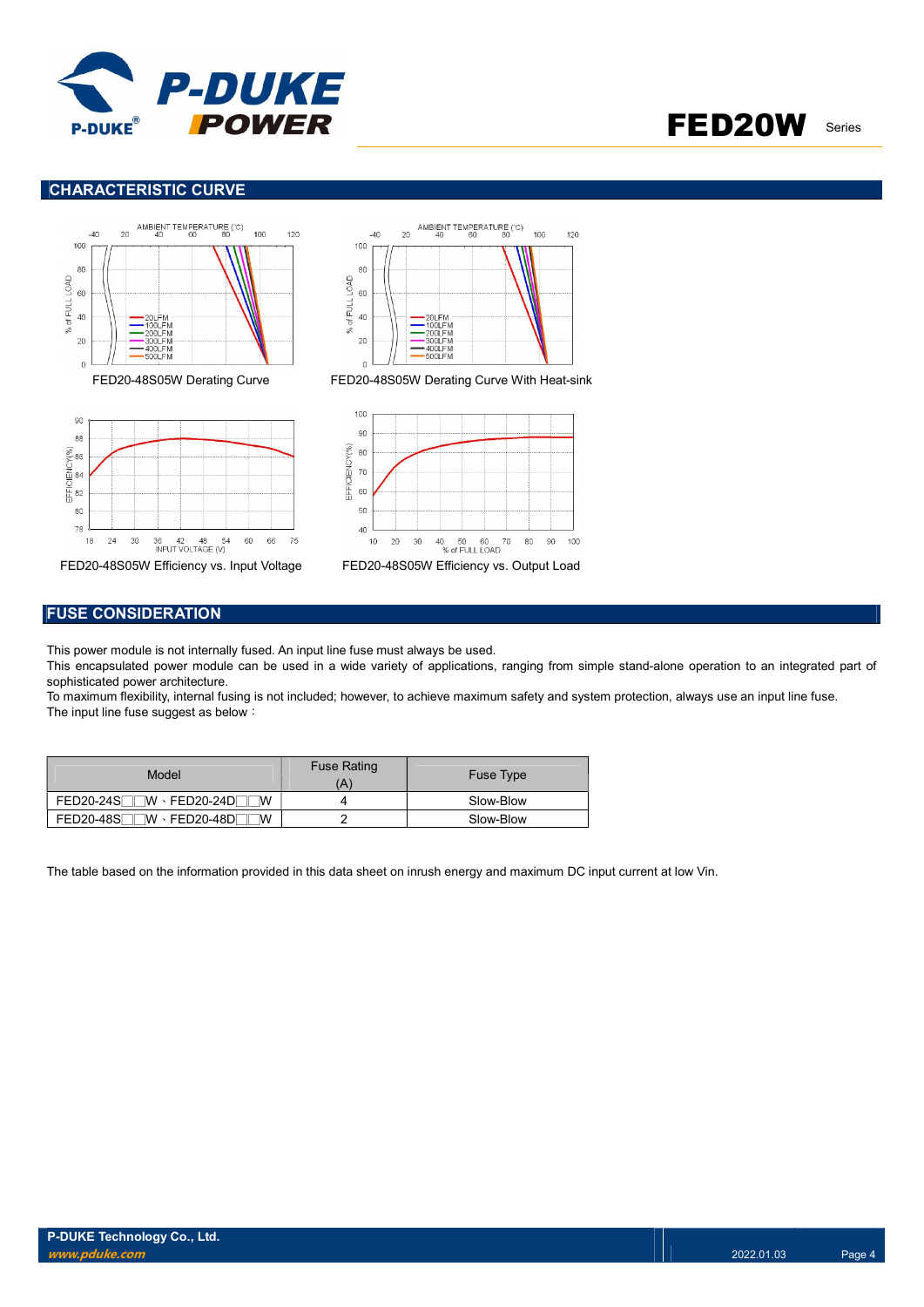

#### MECHANICAL DRAWING



### PIN CONNECTION

| <b>PIN</b> | <b>SINGLE</b> | <b>DUAL</b> |
|------------|---------------|-------------|
|            | $+V$ in       | $+V$ in     |
|            | -Vin          | -Vin        |
| 3          | +Vout         | +Vout       |
|            | Trim          | Common      |
| 5          | -Vout         | -Vout       |
|            | Ctrl          | Ctrl        |

1. All dimensions in inch [mm]

2. Tolerance :x.xx±0.02 [x.x±0.5]

x.xxx±0.01 [x.xx±0.25]

3. Pin dimension tolerance ±0.004[0.10]

#### **HEAT-SINK OPTIONS**

#### -HC (Heat-sink with clamps)



\* All dimensions in inch [mm]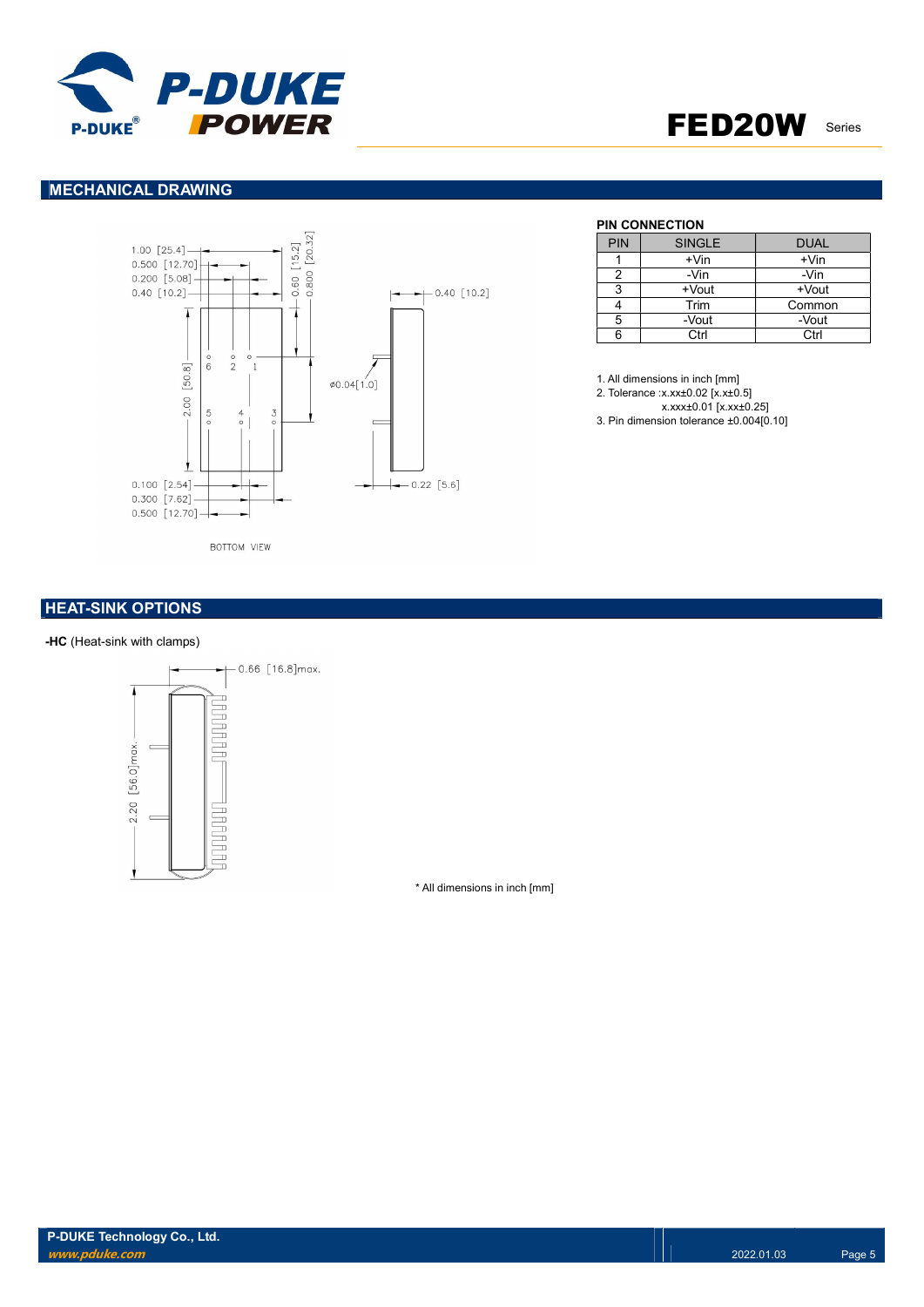

#### RECOMMENDED PAD LAYOUT



All dimensions in inch[mm] Pad size(lead free recommended) Through hole 1.2.3.4.5.6: ∅0.051[1.30] Top view pad 1.2.3.4.5.6: ∅0.064[1.63] Bottom view pad 1.2.3.4.5.6: ∅0.102[2.60]

#### THERMAL CONSIDERATIONS

The power module operates in a variety of thermal environments.

However, sufficient cooling should be provided to help ensure reliable operation of the unit.

Heat is removed by conduction, convection, and radiation to the surrounding Environment.

Proper cooling can be verified by measuring the point as the figure below.

The temperature at this location should not exceed "Maximum case temperature".

When Operating, adequate cooling must be provided to maintain the test point temperature at or below "Maximum case temperature". You can limit this Temperature to a lower value for extremely high reliability.

■ Thermal test condition with vertical direction by natural convection (20LFM).



TOP VIEW